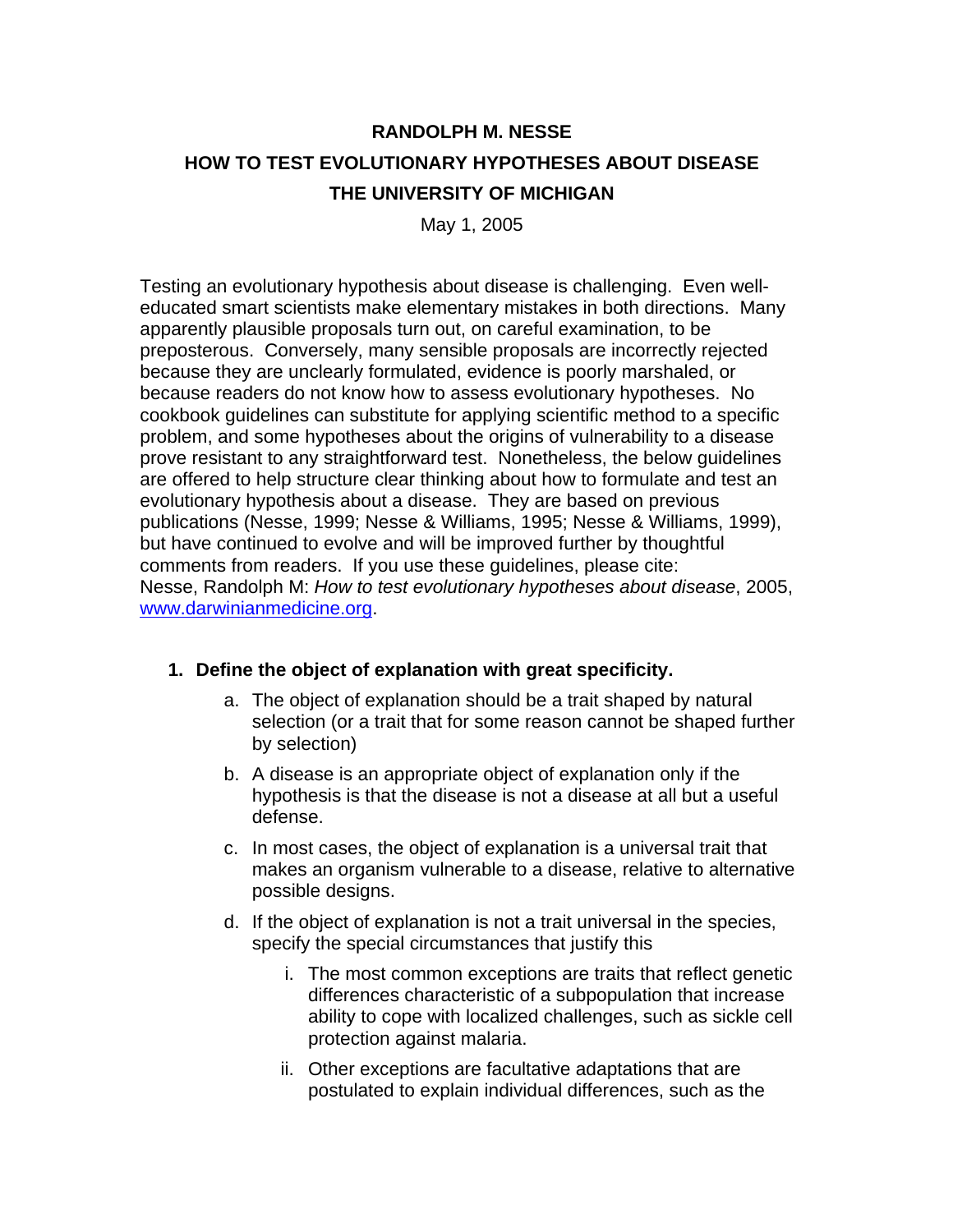system that adjusts the number of sweat glands as a function of early exposure to high temperatures. In most such cases the object of explanation is actually not differences, but the universal system that was shaped by selection to adapt individuals to particular environments.

- iii. If the trait is a behavior, describe the behavior regulation system that gives rise to the behavior and how natural selection shaped it.
- e. There is no evolutionary explanation for why one individual gets a disease and another does not. Evolutionary explanations are inherently about populations.
- f. Evolutionary explanations are not alternatives to proximate explanations for how a mechanism works and why it goes awry in some people. Such proximate explanations are also needed, but they are not a substitute for an evolutionary explanation for why the body is the way it is. Evidence about proximate mechanisms is often very useful in assessing a hypothesis, however, especially when the hypothesis is that vulnerability to disease results from constraints or tradeoffs.

### **2. Specify all possible alternative hypotheses for what forces shaped the trait and why it is apparently suboptimal. There are six main possibilities.**

- a. The environment has changed faster than selection can keep up and the disease results from this mismatch.
- b. The relevant environmental factor is another organism that evolves faster than selection can shape protective mechanisms
- c. Constraints such as limited ability to clear mutations or path dependence make it difficult for selection to improve the design.
- d. The trait offers benefits that account for its apparently suboptimal design.
- e. The trait offers benefits to reproduction or to kin that explain the health costs to the individual.
- f. The trait is not a disease at all, but a useful protective response.

# **3. Make explicit predictions from each possible hypothesis.**

- a. If the comparative method can be applied, use it. Nothing else compares in power. Admittedly, many hypotheses about disease are not susceptible to any direct comparative test, so weaker methods must be used.
- b. Strong predictions are about previously unobserved aspects of the trait.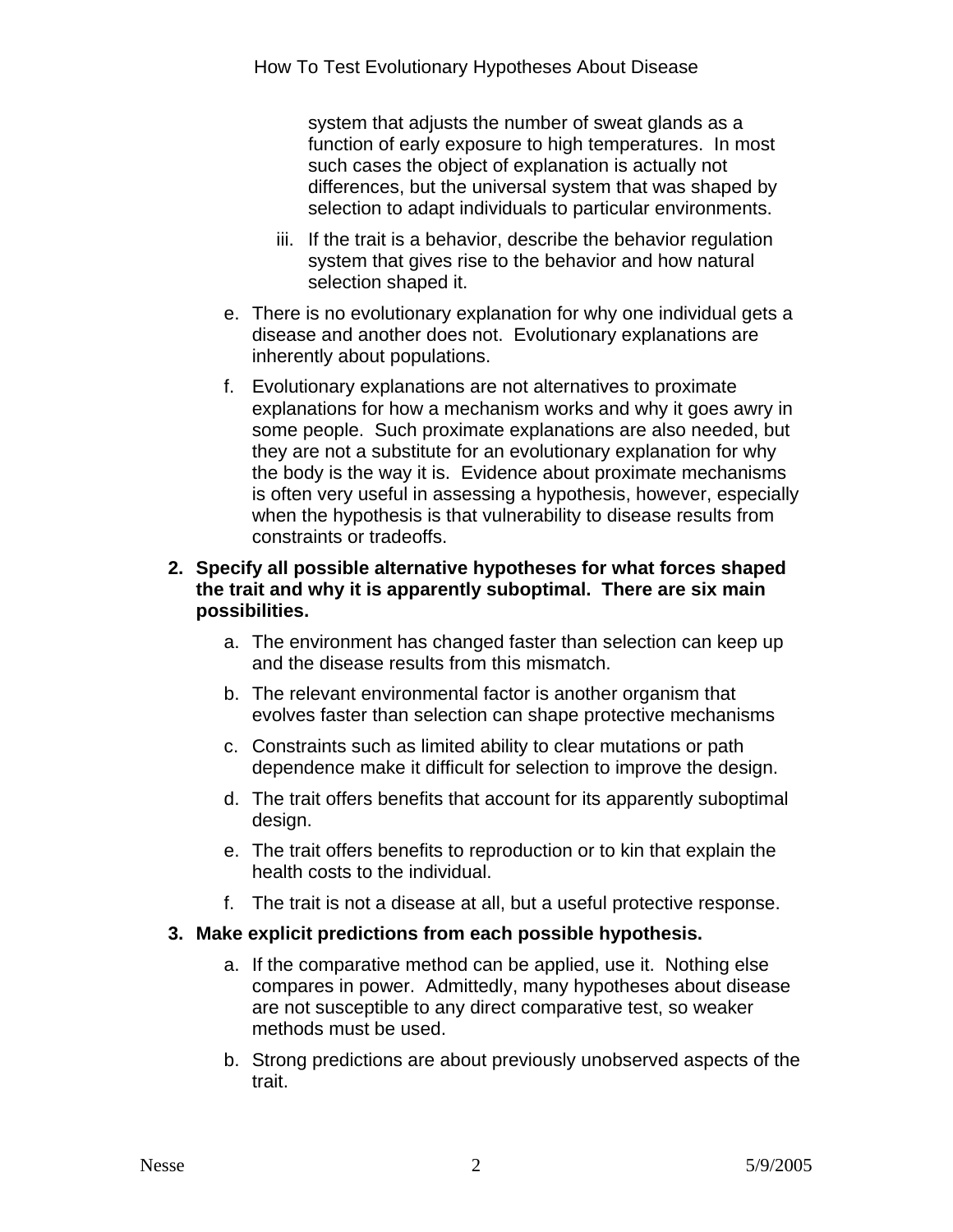How To Test Evolutionary Hypotheses About Disease

- c. Additional predictions may be about the utility of the trait in different circumstances as compared to organisms that lack the trait either by genetic defect, genetic knockout, or pharmacological or other manipulation.
- **4. Use all available evidence to test the predictions from all alternative hypotheses to arrive at a judgment about the contributions of different factors.** 
	- a. Note that multiple factors often operate together to explain an apparently suboptimal trait. This is quite different from a proximate explanation in which evidence for one alternative is usually against another.
	- b. Nonetheless, many hypotheses can be falsified by evidence that a trait does not actually fulfill the proposed function, or that some other strong prediction is falsified.
	- c. Often judgment is required to assess the overall plausibility of the proposal, always as compared to alternative hypotheses.

# **Some Common Mistakes**

The above guidelines tacitly describe a variety of possible errors, some of which are made explicit below.

- 1. Attempting to explain a disease. (Instead, reformulate the question as an explanation for vulnerability to a disease)
- 2. Proposing an explanation based on what is good for the species. (This is group selection, an elementary error. Almost all evolutionary explanations must be based on advantages to genes or individuals)
- 3. Proposing adaptive functions for rare genetic conditions. (There are sometimes evolutionary reasons why deleterious mutations stay in the gene pool, but the explanation is hardly ever some useful function of the disease itself.)
- 4. Confusing proximate and evolutionary explanations (This is a common serious mistake. Knowledge about how the body works can be very useful in assessing an evolutionary hypothesis, but it is not a substitute for an evolutionary explanation.)
- 5. Thinking that evidence for learning influencing a trait indicates that no evolutionary explanation is needed. Learning is a capacity shaped by natural selection, and the pathologies that arise from learning mechanisms are likely to harm fitness.